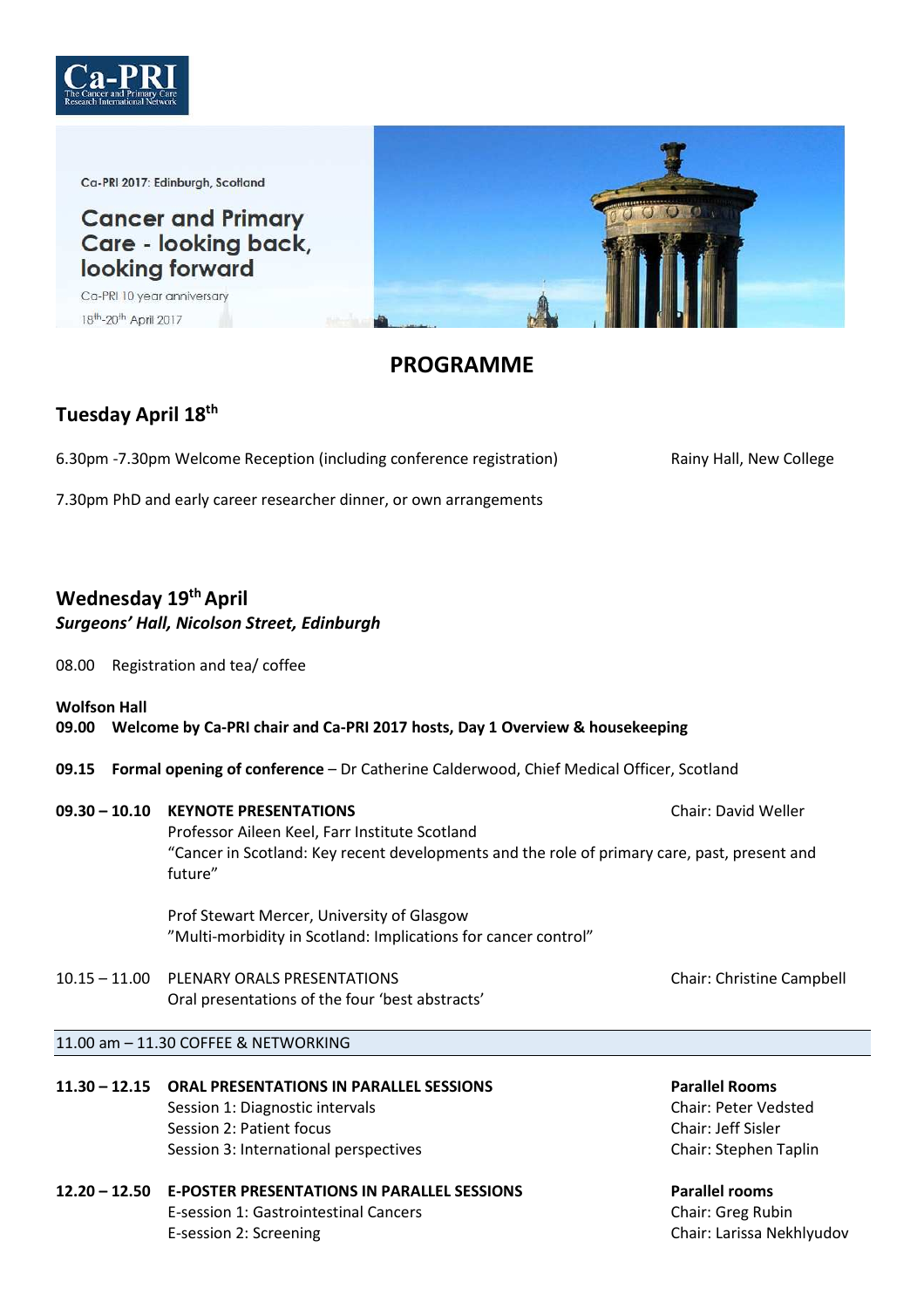#### 12.50 – 13.50 LUNCH & NETWORKING

#### **13.50 – 14.00 Ca-PRI NEWS AND ANNOUNCEMENTS Wolfson Hall**

#### 14.00-14.20 JOINT KEYNOTE PRESENTATION Chair: David Weller

 Dr Richard Roope and Dr Peter Hutchison "The role of primary care in improving cancer outcomes in the UK: A reality check"

#### **14.25 – 15.10 ORAL PRESENTATIONS IN PARALLEL SESSIONS Parallel rooms**

 O-Session 4: Social science perspectives Chair: Fiona Walter O-Session 5: Lung cancer Chair: Jon Emery O-Session 6: Survivorship Chair: Annette Berendsen

#### 15.10 -15.40 COFFEE & NETWORKING

#### **15.40- 16.40 DAY ONE WORKSHOPS**

| <b>Workshop One</b>             | <b>Workshop Two</b>   | <b>Workshop Three</b>            | <b>Workshop Four</b>   |
|---------------------------------|-----------------------|----------------------------------|------------------------|
| <b>Wolfson Hall</b>             | <b>GB Ong Room</b>    | <b>Tausend Room</b>              | <b>Wadsworth Room</b>  |
| Delay in cancer diagnosis -     | Developing cancer     | Cancer Safety Netting: Defining, | Palliative care or     |
| System, patient or disease      | risk assessment tools | identifying and implementing     | Supportive care?       |
| related? Data from the          | for use in primary    | good practice                    | Different perspectives |
| <b>International Cancer</b>     | care                  | Sam Harrison, Maggie             | on end of life care.   |
| <b>Benchmarking Partnership</b> | Fiona M Walter, Jon   | Kemmner,                         | Scott Murray, Marie    |
| and other studies               | D Emery               | <b>Brian Nicholson, TBC</b>      | Lynch                  |
| Peter Vedsted, Richard Neal,    |                       | International speakers           |                        |
| David Weller, Charles Helsper   |                       |                                  |                        |

### **16.45 – 17.10 E-POSTER PRESENTATIONS IN PARALLEL SESSIONS Parallel rooms**

| E-session 5: | International, and Smoking Cessation                       | Chair: David Weller     |
|--------------|------------------------------------------------------------|-------------------------|
| E-session 6: | Mainly Ovarian                                             | Chair: Knut Holtedahl   |
| E-session 7: | Survivorship and Palliative Care                           | Chair: Daan Brandenbarg |
| E-session 8: | <b>Emergency Presentation, and Significant Event Audit</b> | Chair: Jon Emery        |

#### **Close of Day 1**

|       | 18.45 – 19.30 Reception and entertainment    | Playfair Library, Old College |
|-------|----------------------------------------------|-------------------------------|
| 19.30 | Conference dinner                            |                               |
|       | After dinner speaker: Prof Sir Mike Richards |                               |

# **Thursday 20th April**

#### *Surgeon's Hall, Nicolson Street, Edinburgh*

| 07.00       | Run around scenic Edinburgh (meet at St Giles Cathedral from 0650-0700)     |                     |
|-------------|-----------------------------------------------------------------------------|---------------------|
| 08.00       | Coffee /tea                                                                 |                     |
| 08.50       | Day 2 Welcome, Day 2 Overview & housekeeping                                | <b>Wolfson Hall</b> |
| 09.00-09.20 | <b>KEYNOTE PRESENTATION</b><br>$C0$ $\sim$ $C0$ $\sim$ $\sim$ $\sim$ $\sim$ |                     |

 Chair: Sara Hiom Prof Sean Duffy, University of Leeds "Achieving World Class Cancer Services for England - from theory to practice"